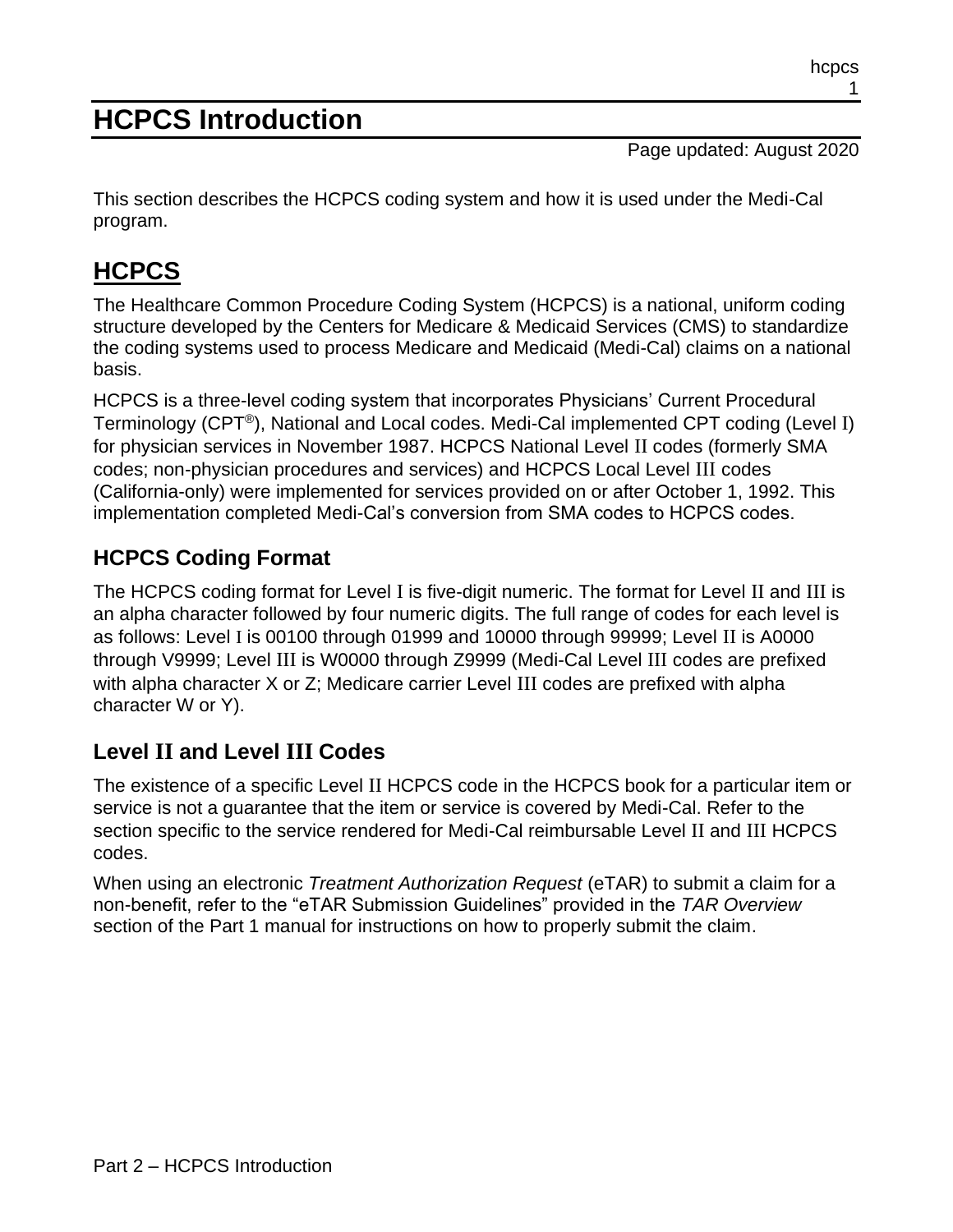#### **Modifier Coding Format**

Modifiers for each level are as follows: Level I is 01 through 99; Level II is AA through VP and A1 through V9; Level III is WA through ZZ and W1 through Z9 (Medi-Cal-only modifier ranges are YV through YX, Z2 through Z9 and ZA through ZZ). Refer to the *Modifiers: Approved List* in the appropriate Part 2 manual for the complete list of discontinued and allowable modifiers.

## **HCPCS Billing Exceptions**

Federally Qualified Health Center (FQHC) and Rural Health Clinic (RHC) providers must bill services with HIPAA-compliant code sets, with the exception of two-digit billing code 03 for dental services.

FQHCs and RHCs are reimbursed consistent with the Prospective Payment System (PPS). (The PPS replaced reasonable cost-based reimbursement.) Los Angeles County facilities operate under a Federal waiver.

## **Ophthalmological and Professional Services**

Ophthalmological services are billed on the *CMS-1500* claim.

## **Eye Appliances**

Eye appliances must be billed on the *CMS-1500* claim with the appropriate modifier, as needed.

# **Medical Supplies**

Medical supplies must be billed using the appropriate HCPCS Level II code. Medical supply codes (format of four numeric digits followed by an alpha character: 9900A – 9900Z) must not be used.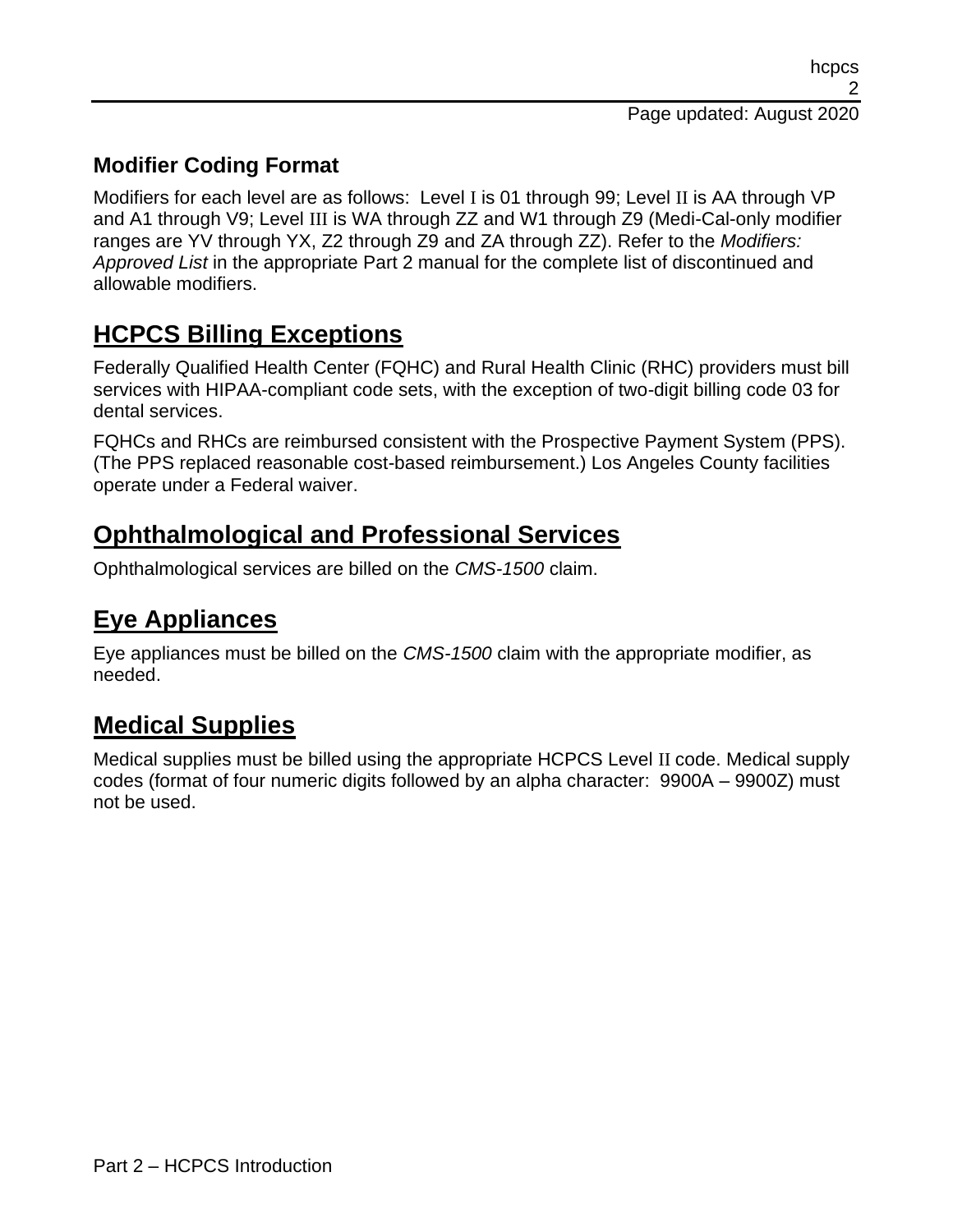#### **HCPCS Books**

Providers may order HCPCS (Level II) books from:

Ingenix P.O. Box 27116 Salt Lake City, UT 84127-0116

Telephone: 1-800-765-6588 (Customer service)

Or

PMIC (Practice Management Information Corporation) Order Processing Department 4727 Wilshire Boulevard, Suite 300 Los Angeles, CA 90010-3894

Telephone:1-800-MED-SHOP (Monday – Friday, 8:00 a.m. – 5:30 p.m., CST)

Fax: (630) 964-8873 (24 hours daily) (For credit card orders or purchase orders)

Or

American Medical Association Order Department P.O. Box 930876 Atlanta, GA 31193-0876

Telephone: 1-800-621-8335 Fax: (312) 464-5600

## **Medi-Cal HCPCS Benefits**

Providers should refer to the HCPCS code books for the exact descriptions of Level II codes or refer to the appropriate policy sections of this provider manual for Level III code descriptions. Codes listed in the HCPCS Level II code books are not necessarily benefits of the Medi-Cal program**.**

**Note:** The *HCPCS Level III List: Reimbursable Medi-Cal-Only Codes* section in this manual should be used as a reference to determine if there is a Medi-Cal Level III HCPCS code that may be billed for a service. The respective policy sections contain specific descriptions concerning the Level III codes.

It is the provider's responsibility to ensure that the procedure code billed is appropriate for the service rendered.